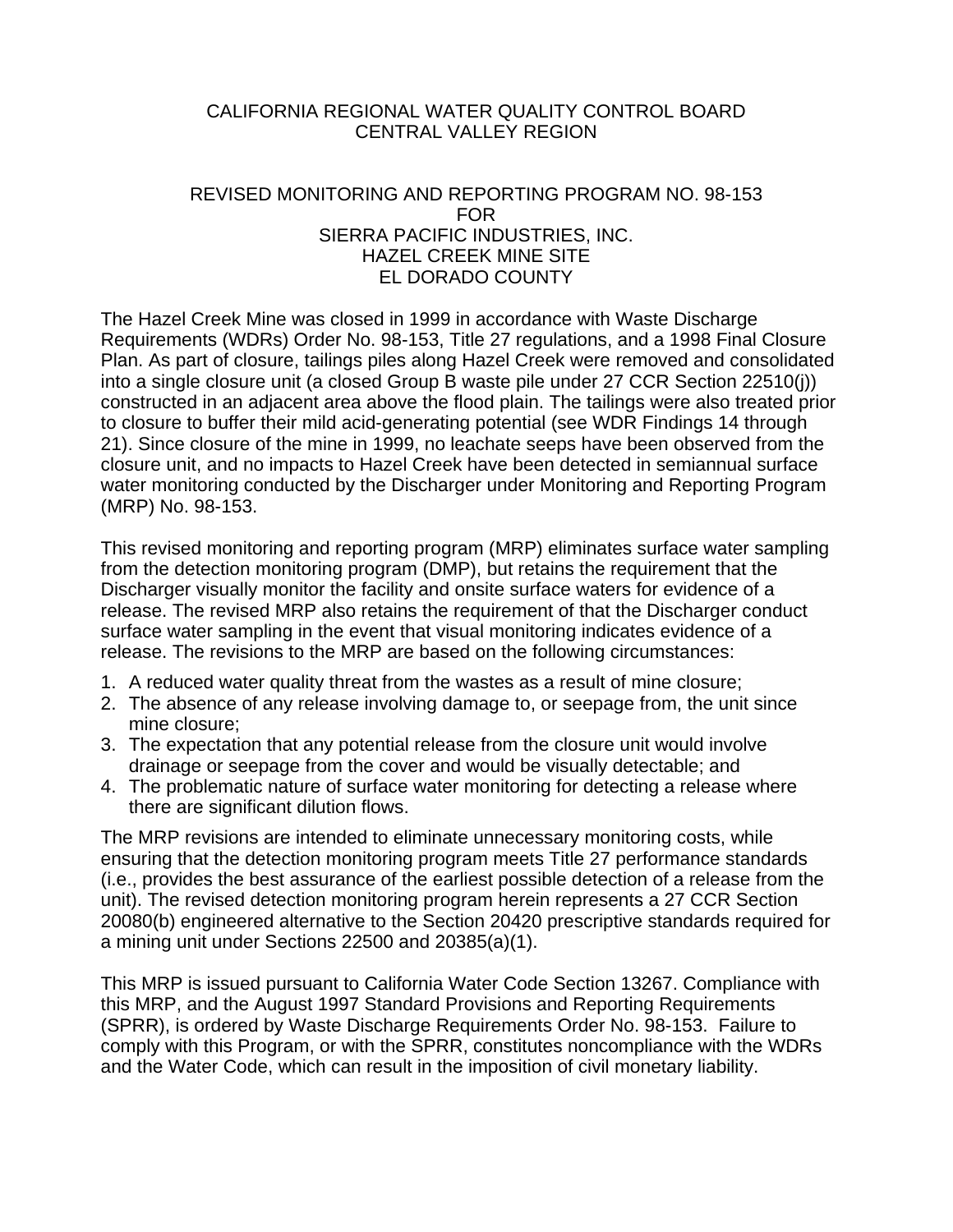# <span id="page-1-0"></span>**A. SUMMARY OF REPORTING & MONITORING FREQUENCIES**

*Monitoring:* 

- C. Detection Monitoring (visual only)
	- 1. Leachate Seeps **Quarterly**
	- 2. Surface Water **Quarterly**
- D. Facility Monitoring
	- 1. Standard Observations **Construction Quarterly**
	- 2. Regular Maintenance Inspections Quarterly
	- 3. After Significant Storm Events Within 7 Days After Event
	- 4. Site Winterization **Annually Annually**

*Section Frequency* 

- 
- 

**Semiannually Annually** 

- *Reporting:*
- E. 1. Semiannual Report
	- 2. Annual Monitoring Summary Report

# **B. WATER QUALITY PROTECTION STANDARD (Section 20390)**

The Water Quality Protection Standard shall consist of all Constituents of Concern, Concentration Limits for each constituent of concern, Monitoring Points, Point of Compliance, and the Compliance Period.

# 1. **Constituents of Concern (Section 20395 of Title 27)**

The constituents of concern (COCs) include all the waste constituents, their reaction products, and hazardous constituents that are reasonably expected to be in, or derived from, waste contained in the Unit. The COCs for the facility are listed in Section [C.1](#page-2-0) herein.

# 2. **Concentration Limits (Section 20400)**

In the event of a release from the unit, the discharger shall develop concentration limits for each affected media, as applicable. Surface water concentration limits shall be based on background monitoring of Hazel Creek immediately upstream of the closure unit, and, if statistically based, shall include historical monitoring data.

# Statistically Based Limits

For COCs for which at least 10% of the data from background samples equal or exceed their respective MDL, the concentration limit shall be determined as follows:

- a. By either the Tolerance Interval or Prediction Interval statistical procedure applied to background data, and/or
- b. Using an alternative statistical method approved by the Executive Officer in accordance with Section 20415(e)(8)(E).

Statistical concentration limits shall be updated as necessary to reflect current background conditions and shall take into account any seasonality in the data.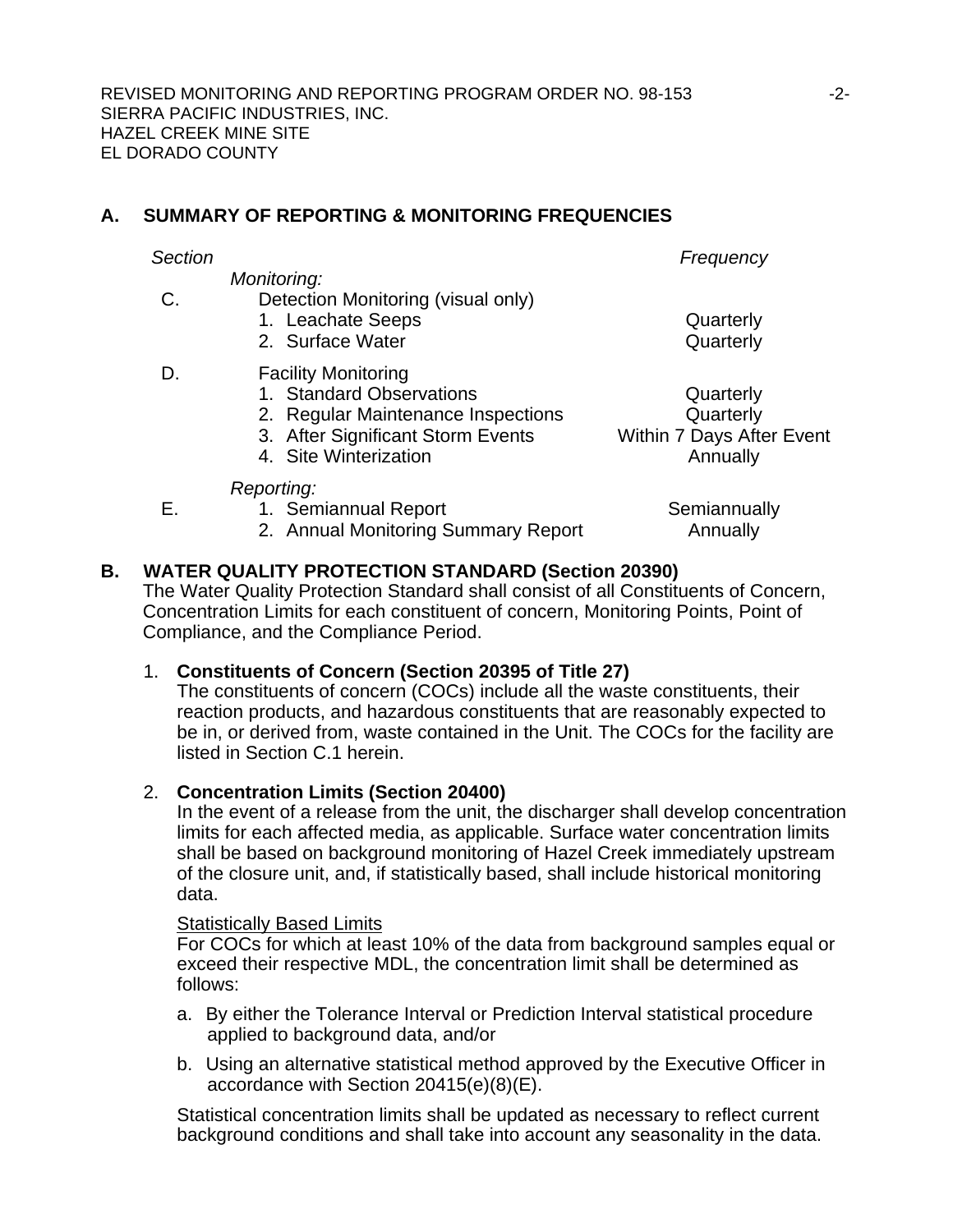Non-statistically Based Limits

- a. For COCs for which less than 10% of the data from background samples equal or exceed their respective MDL, the concentration limit shall be the PQL.
- b. In lieu of statistically based limits, concentration limits for COCs in Hazel Creek may be based on upstream monitoring data obtained concurrently with (i.e., during the same sampling event as) down stream monitoring data.

## 3. **Monitoring Points (Section 20405)**

In the event of a release from the unit, the discharger shall propose monitoring points for each affected media, as applicable. Surface water monitoring points shall include locations in Hazel Creek immediately upstream and downstream of the closure unit.

# 4. **Point of Compliance (Section 20405)**

The point of compliance for groundwater shall be a vertical surface located at the hydraulically down gradient limit of the Unit that extends through the uppermost aquifer underlying the Unit. The point of compliance for surface water shall be the monitoring point in Hazel Creek immediately down gradient of the closure unit.

# 5. **Compliance Period (Section 20410)**

The compliance period for each unit shall be the number of years equal to the active life of the unit plus the closure period. The compliance period is the minimum period during which the Discharger shall conduct a water quality monitoring program subsequent to a release from the unit. The compliance period shall begin anew each time the Discharger confirms a new release from the unit. Since the mine was last re-activated in 1984 and closed in 1999, the compliance period is 15 years (i.e., 14-year active life + 1 year closure period).

## <span id="page-2-0"></span>**C. DETECTION MONITORING**

## 1. **Leachate Seeps**

The Discharger shall visually monitor the closed mine unit (including toe area) for leachate seeps as part of standard observations. Any leachate seeps observed during these inspections or at any other time shall be sampled and analyzed for the COCs referenced in the following table.

# **CONSTITUENTS OF CONCERN & APPROVED USEPA ANALYTICAL METHODS**

## **Field Parameters USEPA Test Method**  pH ---- Specific conductance Temperature Turbidity and the state of the state of the state of the state of the state of the state of the state of the s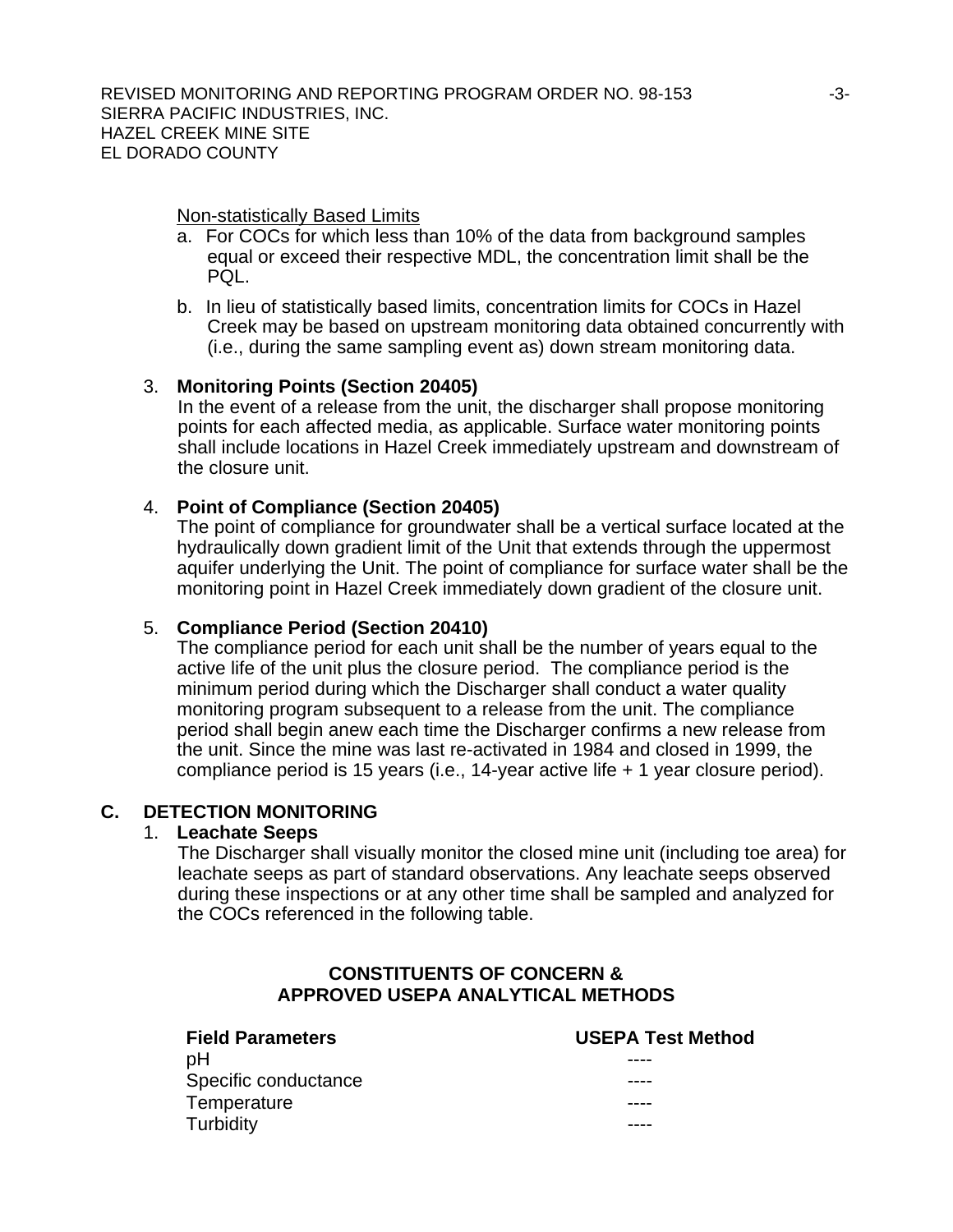## REVISED MONITORING AND REPORTING PROGRAM ORDER NO. 98-153 -4-SIERRA PACIFIC INDUSTRIES, INC. HAZEL CREEK MINE SITE EL DORADO COUNTY

| <b>General Minerals</b><br><b>Total Dissolved Solids (TDS)</b><br><b>Total Alkalinity</b><br><b>Total Hardness</b><br><b>Total Organic Carbon (TOC)</b>                            | 2540C<br>2320B<br>2340B<br>415.1                                                                                                         |
|------------------------------------------------------------------------------------------------------------------------------------------------------------------------------------|------------------------------------------------------------------------------------------------------------------------------------------|
| <u> Major Anions</u><br><b>Bicarbonate</b><br>Chloride<br>Nitrate – Nitrogen<br><b>Sulfate</b>                                                                                     | 2310B<br>300 (anion scan)<br>300 (anion scan)<br>300 (anion scan)                                                                        |
| <u> Major Cations</u><br>Calcium<br>Magnesium<br>Potassium<br>Sodium                                                                                                               | 200.7/6010<br>200.7/6010<br>200.7/6010<br>200.7/6010                                                                                     |
| Dissolved Inorganics <sup>1</sup><br>Aluminum<br>Antimony<br>Arsenic<br><b>Barium</b><br><b>Beryllium</b><br>Cadmium<br>Chromium<br><b>Hexavalent Chromium</b><br>Cobalt<br>Copper | 200.7/6010<br>200.7/6010<br>200.9/200.8<br>200.7/6010<br>200.7/6010<br>200.7/6010<br>200.7/6010<br>7199/1636<br>200.7/6010<br>200.7/6010 |
| Cyanide<br>Iron<br>Lead<br>Manganese<br>Mercury<br>Molybdenum<br><b>Nickel</b>                                                                                                     | 335.4/9010<br>200.7/6010<br>200.9/200.8<br>200.7/6010<br>7470A<br>200.7/6010<br>200.9/200.8                                              |
| Selenium<br>Silver<br>Sulfide<br>Thallium<br>Tin<br>Vanadium<br>Zinc                                                                                                               | 200.9/200.8<br>200.7/6010<br>9030<br>200.7/6010<br>200.7/6010<br>200.7/6010<br>200.7/6010                                                |

1. Samples shall be filtered prior to performing dissolved inorganics analysis.

\_\_\_\_\_\_\_\_\_\_\_\_\_\_\_\_\_\_\_\_\_\_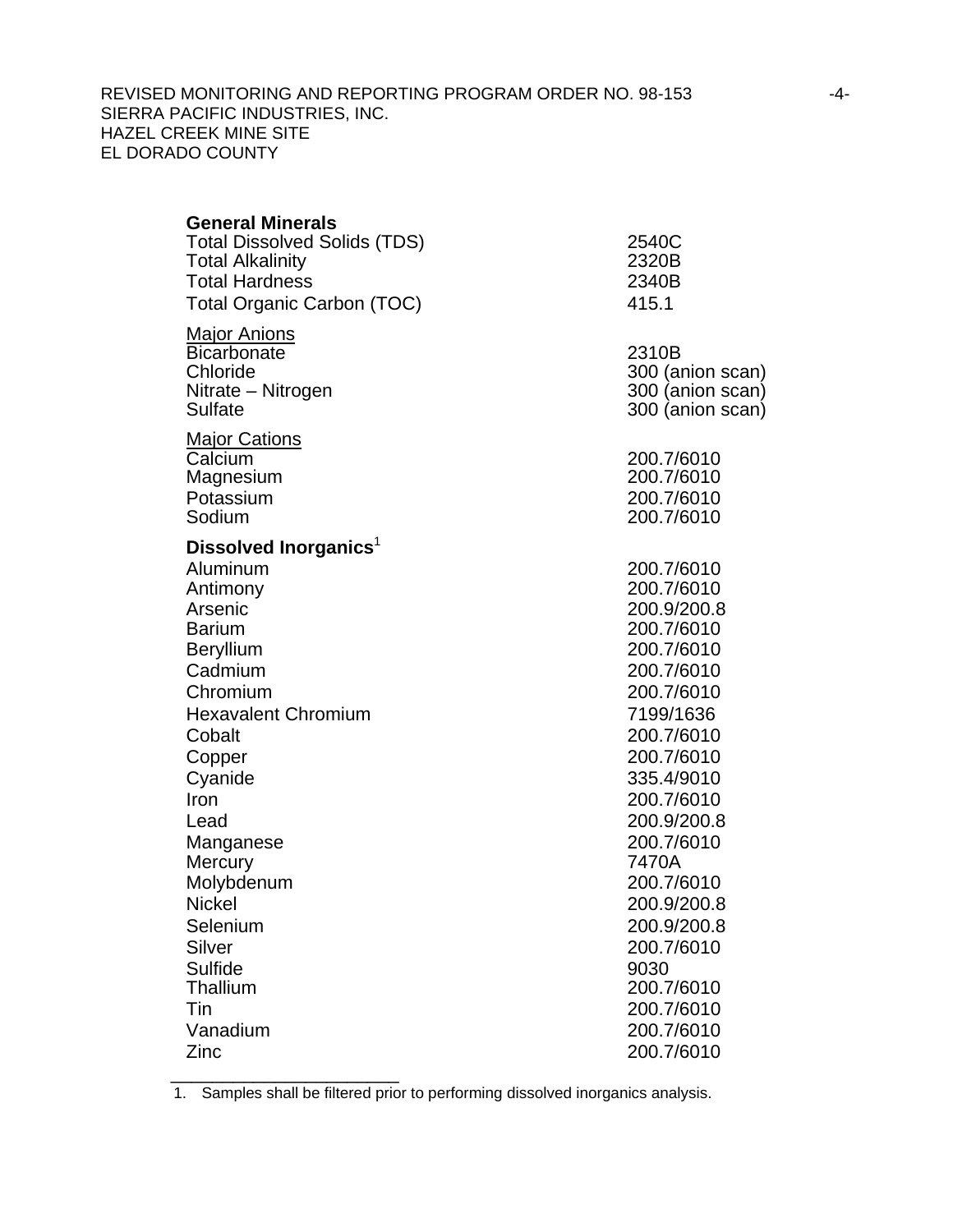## 2. **Surface Waters**

As part of standard observations, the Discharger shall visually monitor Hazel Creek and all onsite surface drains and wetlands for evidence of a release (e.g., leachate, turbidity).

In the event that physically significant evidence of a release from the unit is observed, the Discharger shall follow applicable *RESPONSE TO RELEASE provisions* of the SPRR, including notification of the release, sampling of all affected media (including Hazel Creek) for COCs, evaluation monitoring, and submission of a preliminary engineering feasibility study (EFS) report.

## <span id="page-4-0"></span>**D. FACILITY MONITORING**

### 1. **Standard Observations**

Standard Observations shall be performed **quarterly** during both the wet season (October 1 to April 30) and dry season (May 1 to September 30) and shall include those elements identified in Definition 24 of the Standard Provisions. Documentation of Standard Observations shall include field logs, and relevant photographs, which may be kept in electronic form rather than hard copy.

## <span id="page-4-1"></span>2. **Regular Maintenance Inspections**

Landfill facilities shall be inspected **quarterly** to identify the need for maintenance and repairs. Necessary repairs shall be completed within 30 days of each inspection. Field logs of these inspections and documentation of the repairs shall be included in each semiannual monitoring report.

### <span id="page-4-2"></span>3. **After Storm Events**

Within seven days following each significant storm event (i.e. one which produces 2.0 inches or more of precipitation within a 24-hour period, as measured at the Sly Park Station), the Discharger shall inspect the landfill cover and precipitation and drainage facilities for damage. Areas of erosion or sedimentation observed during the inspection(s) shall be flagged and repaired within seven days of identification. If repairs cannot be completed within the seven-day time frame, the Discharger shall notify the Regional Board of such and provide a schedule for completing necessary repairs. Findings and repairs implemented as a result of these inspections shall be included in each semiannual monitoring report. If no inspection was conducted because there was no significant storm event during the semiannual period, the report shall state such fact.

#### <span id="page-4-3"></span>4. **Site Winterization**

Annually, prior to the anticipated rainy season, but no later than **30 September**, the Discharger shall conduct an inspection of the facility for the purpose of winterizing the site. The inspection shall identify any damage to the closure unit cover, grade, precipitation and drainage controls, access roads and other closure unit facilities. Any necessary construction, maintenance, or repairs to these facilities shall be completed by **31 October**. The Discharger shall document the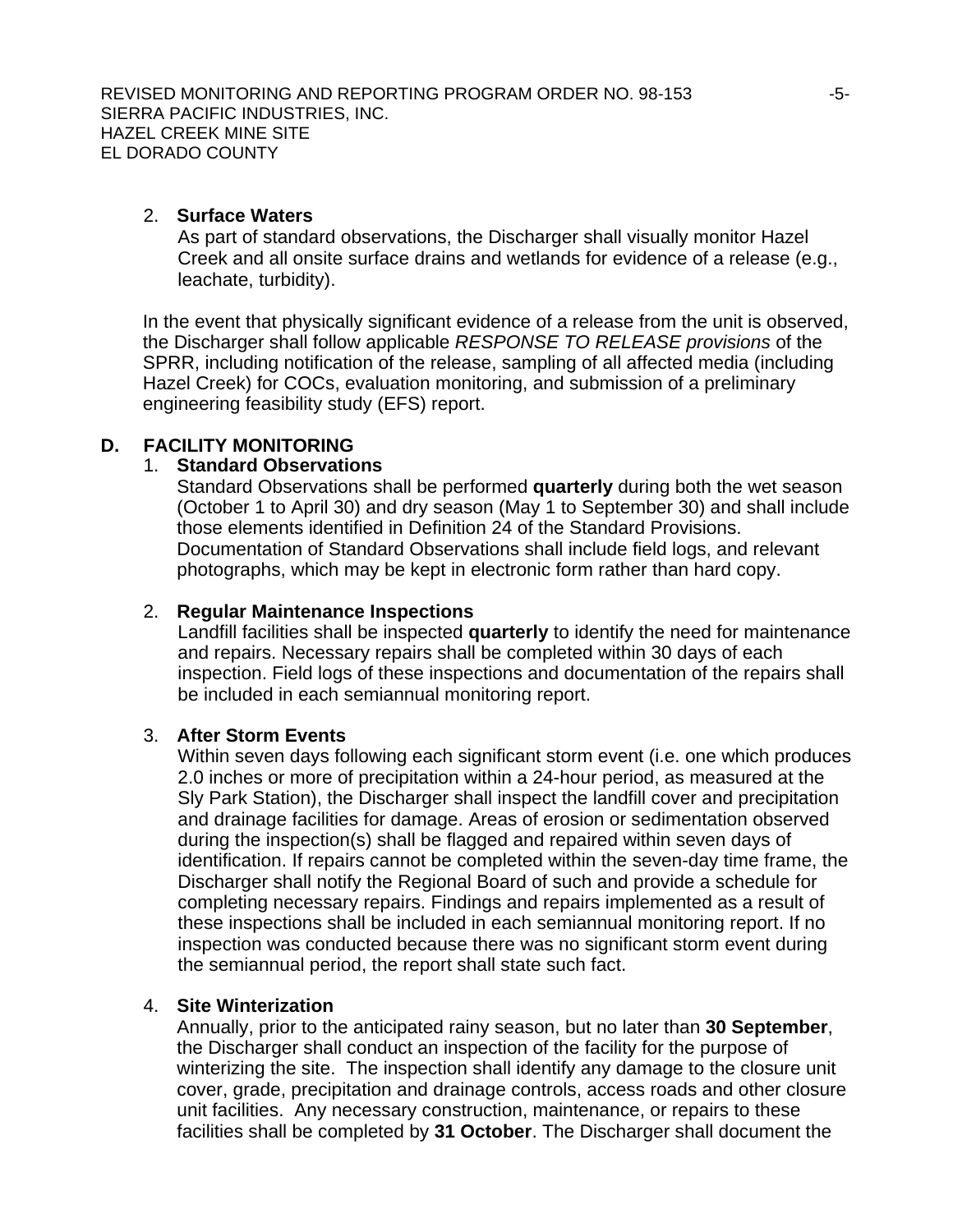REVISED MONITORING AND REPORTING PROGRAM ORDER NO. 98-153  $-6$ -SIERRA PACIFIC INDUSTRIES, INC. HAZEL CREEK MINE SITE EL DORADO COUNTY

results of the winterization inspection and any repair measures implemented in the Annual Monitoring Summary Report (see Section E.2.b).

Documentation of the results of the above inspections and any repairs implemented shall include field observations, the location of any damage observed (i.e. on a site map), photographs of the damage, and a description of any repairs implemented, including post-repair photographs.

## **E. REPORTING**

## 1. **Semiannual Reports**

The Discharger shall report monitoring data and information as required in this Monitoring and Reporting Program and as required under Order No. 98-153 and the August 1997 Standard Provisions and Reporting Requirements (SPRR). Reports shall be submitted **semiannually** by **31 January** and **31 July** of each year. Each semiannual monitoring report shall include the following information:

- a. A compliance evaluation summary for the monitoring period, including all applicable information specified in Requirement 2, *Reports to be Filed with the Board*, *REPORTING REQUIREMENTS*, SPRR;
- b. All other required facility monitoring information, including:
	- i. The results of monitoring for physical evidence of a release, as specified in Section [C](#page-1-0) herein and in accordance with Requirement 2, *Reports to be Filed with the Board*, *REPORTING REQUIREMENTS*, SPRR. This information shall include the discharger's immediate response to any detected seeps, laboratory results of any samples taken, and corrective action measures in progress or planned;
	- ii. Documentation and certification of completion of all standard observations, including all field logs and photographs, as specified in Section [D.1](#page-4-0) herein;
	- iii. The results of regular maintenance inspections, as specified in Section [D.2](#page-4-1) herein; and
	- iv. The results of inspections conducted following significant storm events, as specified in Section [D.3](#page-4-2) herein.
- c. An electronic copy of the report, including transmittal letter, and items referenced in E.1.a and E.1.b above, submitted in PDF format on 3.5-inch floppy disk or compact disk (CD).

## 2. **Annual Monitoring Summary Report**

An Annual Monitoring Summary Report (Annual Report) shall also be prepared and submitted by **31 January** of each year. The Annual Report shall summarize monitoring results for the prior year and include a discussion of compliance with the WDRs and the Water Quality Protection Standard. At a minimum, the Annual Report shall include the following information: